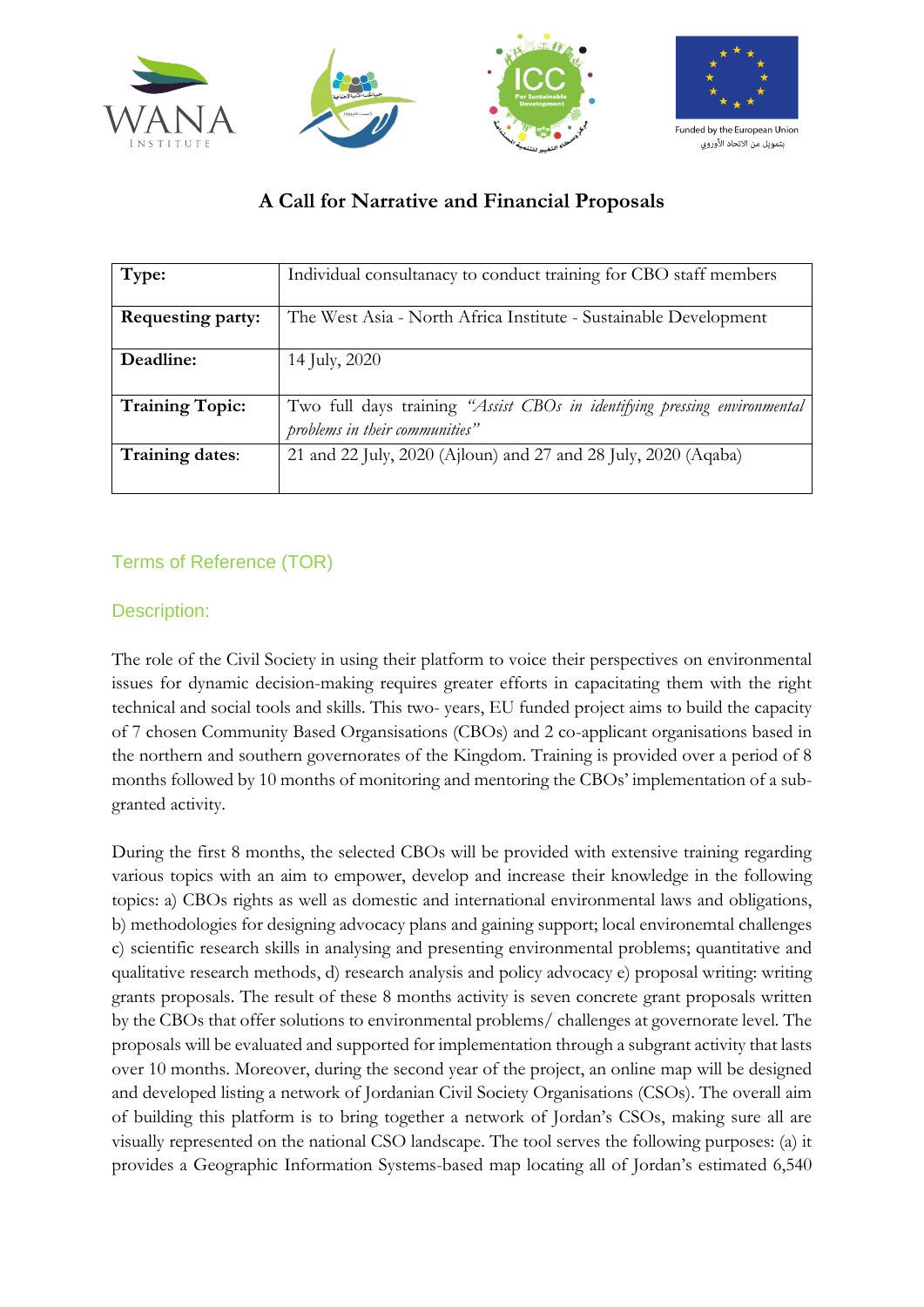CSOs, colour-coding them according to a scheme of CBOs, Non-Governmental Organisations (NGOs), and International Non-Governmental Organisations (INGOs); (b) provides a brief account of CSOs' fields of activity; (c) provides a database for CFPs with short Arabic summaries of objectives and target applicants.

#### Project Goal:

Strengthen the Technical, Administrative, and Financial Skills of the CBOs for Sustainable Results.

#### Project Beneficiaries:

The project targets 7 CBOs, 4 CBOs in the southern governorates of Aqaba, Karak and Tafilah and 3 CBOs in the northern governorates of Irbid, Ajloun, Jerash, and Mafraq. Each CBO nominates 3 employees to undertake training for 18 months. Interested CBOs apply through tender and an online application. Based on a pre-designed selection criteria, a committee will be responsible for choosing the best CBOs to meet the pre-determined criteria.

#### Scope of Work

The Consultant-Expert/s is/are required to design and deliver a two-day training workshop (in the south and north) to build the capacity of the trainees on executing **a needs assessement** to identify environemtal problems and challenges based on the CBOs' communities needs.

- **These two-day workshops** will contain a seminar-style brainstorming sessions and group work to identify local environmental problems worth addressing. To enable the participants to undertake a needs assessment, the sessions will have to include:
	- 1. Designing a questionnaire (tailored for each community) for the needs assessment. The questionnaire is to be distributed to their local constituents to simulate local communities' feedback on environemtal problems worth addressing based on evidence.
	- 2. Training on communication skills and data collection from the local community. The training workshop needs to ensure that their communication is effective and the interviewees are able and willing to answer, they ask the right questions, in the right way, to the right person in order to proceed smoothly and systematically.
- These identified enrivonemtal needs /problems will be later on studied and analysed deeply during subsequesnt training workshops. Moreoever, solutions to these problems will be addressed in a full grant project proposal to be subgranted by the WANA Institute and implemented in the field by the trained CBO.